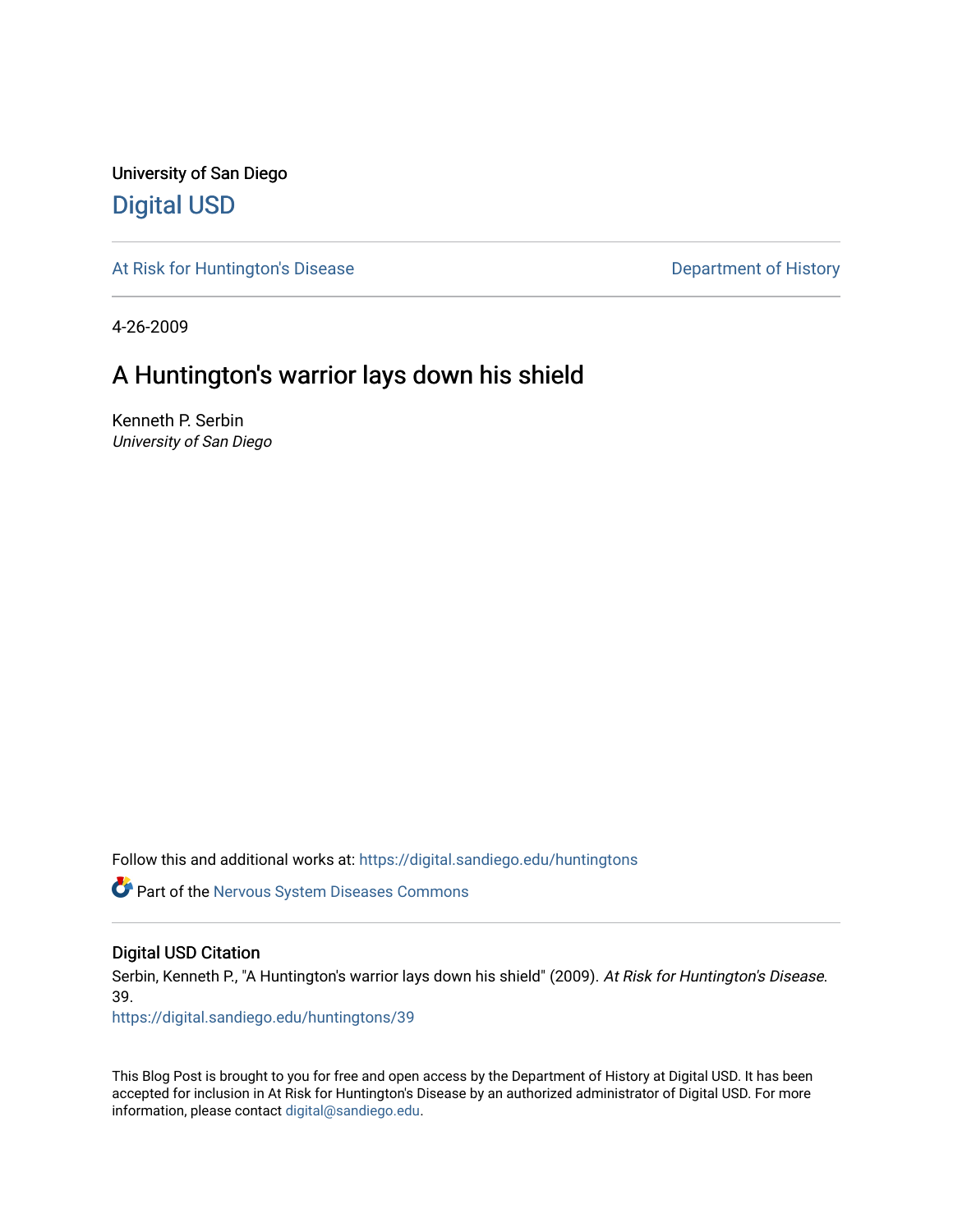# [At Risk for Huntington's Disease](http://curehd.blogspot.com/)

*HD is a genetically caused brain disorder that causes uncontrollable bodily movements and robs people's ability to walk, talk, eat, and think. The final result is a slow, ugly death. Children of parents with HD have a 50-50 chance of inheriting the disease. There is no cure or treatment.*

### Blog Archive

- $\blacktriangleright$  [2021](http://curehd.blogspot.com/2021/) (12)
- $\blacktriangleright$  [2020](http://curehd.blogspot.com/2020/) (16)
- $\blacktriangleright$  [2019](http://curehd.blogspot.com/2019/) (19)
- $\blacktriangleright$  [2018](http://curehd.blogspot.com/2018/) (16)
- $\cdot$  [2017](http://curehd.blogspot.com/2017/) (14)
- $2016(13)$  $2016(13)$  $\blacktriangleright$  [2015](http://curehd.blogspot.com/2015/) (24)
- 
- $\blacktriangleright$  [2014](http://curehd.blogspot.com/2014/) (24)
- $\blacktriangleright$  [2013](http://curehd.blogspot.com/2013/) (30)
- $\blacktriangleright$  [2012](http://curehd.blogspot.com/2012/) (26)
- $\blacktriangleright$  [2011](http://curehd.blogspot.com/2011/) (33)
- $\blacktriangleright$  [2010](http://curehd.blogspot.com/2010/) (26)
- $2009(21)$  $2009(21)$
- [►](javascript:void(0)) [December](http://curehd.blogspot.com/2009/12/) (1)
- [►](javascript:void(0)) [November](http://curehd.blogspot.com/2009/11/) (2)
- [►](javascript:void(0)) [October](http://curehd.blogspot.com/2009/10/) (3)
- [►](javascript:void(0)) [September](http://curehd.blogspot.com/2009/09/) (2)
- $\blacktriangleright$  [August](http://curehd.blogspot.com/2009/08/) (3)
- $\blacktriangleright$  [July](http://curehd.blogspot.com/2009/07/) (3)
- $\blacktriangleright$  [June](http://curehd.blogspot.com/2009/06/) (1)
- $\blacktriangleright$  [May](http://curehd.blogspot.com/2009/05/) (2)
- $\nabla$  [April](http://curehd.blogspot.com/2009/04/) (4)

A [Huntington's](http://curehd.blogspot.com/2009/04/huntingtons-warrior-lays-down-his.html) warrior lays down his shield Our economic [comeback](http://curehd.blogspot.com/2009/04/our-economic-comeback-and-cure-industry.html) and the cure industry A holiday [message:](http://curehd.blogspot.com/2009/04/holiday-message-hope-for-forsaken-of.html) hope for the forsaken of Huntin...

In a time of crisis, the best [investment](http://curehd.blogspot.com/2009/04/in-time-of-crisis-best-investment-of.html) of all

- $2008(7)$  $2008(7)$
- $\blacktriangleright$  [2007](http://curehd.blogspot.com/2007/) $(7)$
- $2006(4)$  $2006(4)$
- $2005(17)$  $2005(17)$

About Me **GENE [VERITAS](https://www.blogger.com/profile/10911736205741688185)** 

View my [complete](https://www.blogger.com/profile/10911736205741688185) profile

HD Links

#### SUNDAY, APRIL 26, 2009

### A Huntington's warrior lays down his shield

My father, who is 81 and ailing, was one of those unsung Huntington's disease caregivers who quietly dedicate themselves to a spouse.

I think of him as a Huntington's disease warrior.

No matter how bad my mother's HD symptoms got, he met the challenge every day. He cared for her from the early 1990s until she went into a nursing home in the late summer of 2005, and he visited her at the home every day and fed her lunch until she breathed her last breath on February 13, 2006.

#### **Complete dedication**

In retrospect, my father might have learned more about HD and found many other ways to help my mother, but as a companion and caregiver in the home he was completely dedicated. As he watched HD inexorably destroy her body and mind, he gradually took over all the household responsibilities and stoically and lovingly saw to all of her needs. He got her up in the morning, dressed and groomed her, put on her lipstick, prepared three meals and spoon-fed her, assisted her in the bathroom, and bathed her.

My father told me once that she was the only woman he had ever slept with. Although he could be crotchety and domineering at times – what men in his generation weren't? – he showed her unquestioning love and loyalty.

Whenever he went out, he took her along, no matter how long it might take to get her ready or how difficult it might be to get her in and out of the car. One image forever burned into my memory is of the two of them leaving a restaurant that had a heavy entrance door. As she shuffled her way through, with him trying to guide both her body and the door, she lost her balance. Her body swiveled and then flopped to the ground, thumping on its side like a wrestler knocked to the mat. In the final months, she was in a wheelchair.

My mother was only 68. Had it not been for HD, she might have lived well into her eighties, as had both her mother and maternal grandmother. And she could have helped care for my father, who was ten years older.

#### **Signs of decline**

In the last few years before her death, my father started to show some of the usual cognitive decline that comes with aging such as forgetfulness and confusion, but he kept both himself and my mother going.

Not long after she died, however, he told me, "It won't be long before I follow your mother."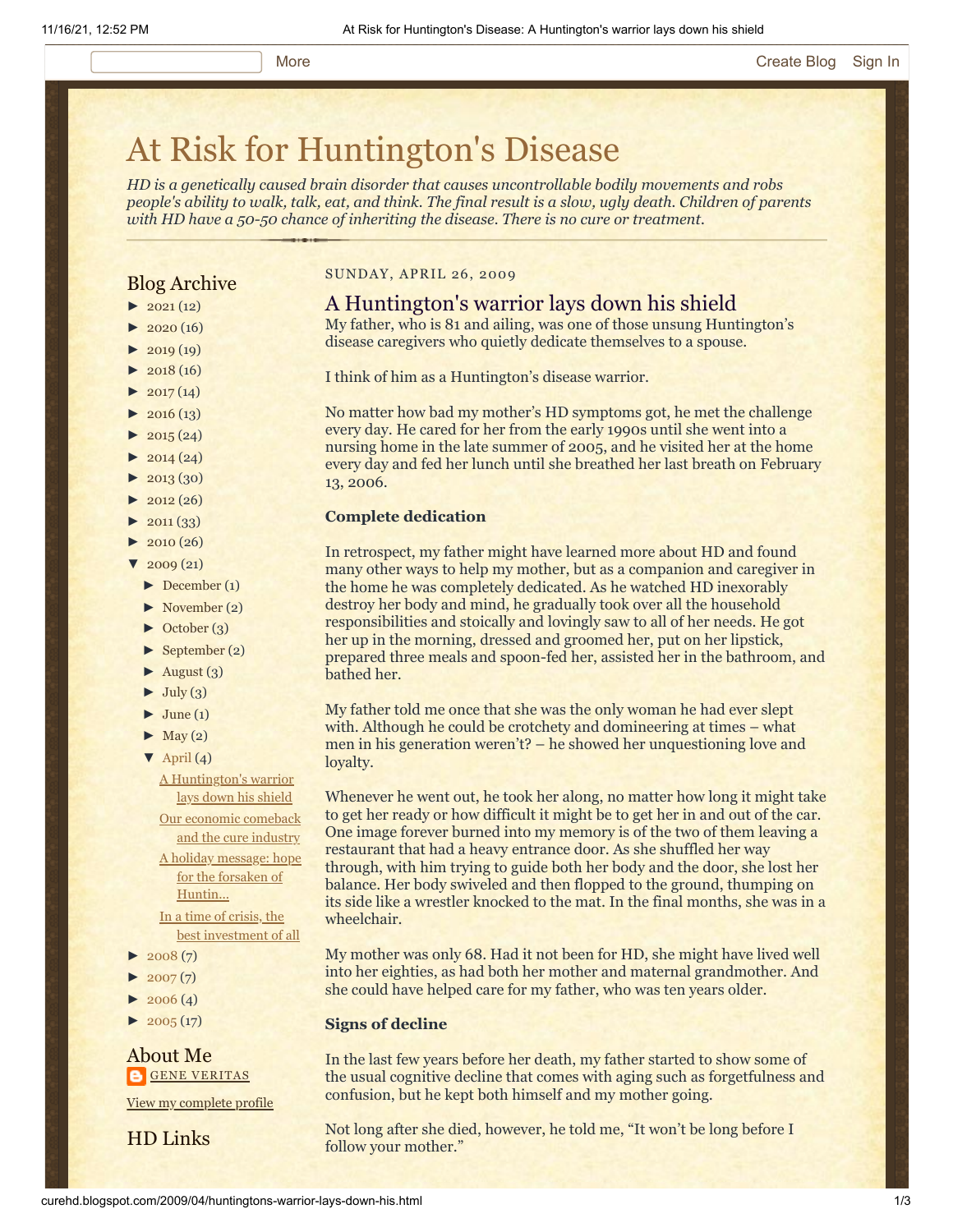[Huntington's](http://www.hdsa.org/) Disease Society of America [International](http://www.huntington-assoc.com/) Huntington **Association** [Huntington's](http://hddrugworks.org/) Disease Drug **Works** [Huntington's](http://www.hdlighthouse.org/) Disease **Lighthouse** [Hereditary](http://www.hdfoundation.org/) Disease **Foundation** [Huntington's](http://www.hdac.org/) Disease Advocacy Center Thomas [Cellini Huntington's](http://www.ourtchfoundation.org/) **Foundation** HDSA Orange County (CA) **[Affiliate](http://www.hdsaoc.org/)** HD Free with [PGD!](http://www.hdfreewithpgd.com/) [Stanford](http://www.stanford.edu/group/hopes/) HOPES Earth Source [CoQ10,](http://www.escoq10.com/) Inc.

### HD Blogs and Individuals

Chris Furbee: [Huntingtons](http://www.huntingtonsdance.org/) **Dance** Angela F.: Surviving [Huntington's?](http://survivinghuntingtons.blogspot.com/) Heather's [Huntington's](http://heatherdugdale.angelfire.com/) Disease Page

#### 11/16/21, 12:52 PM At Risk for Huntington's Disease: A Huntington's warrior lays down his shield

My father had lost his reason for living. Last year, as his decline accelerated, he moved into an assisted living facility (*[click here](http://curehd.blogspot.com/2008/06/huntingtons-disease-destroyer-of.html)* to read my entry about the process).

#### **Rapid descent**

Since then, he has gone downhill even more rapidly. One day in late February he walked out of his room looking for my mother. The head caregiver had to take him aside for a long talk and explain patiently that his wife had died.

In March I flew to my hometown to spend a few days with him at the facility. He was in a so-called "memory care" unit for people with severe cognitive loss. He cannot leave the unit without a family member or caregiver.

It took my father a while to grasp fully that I was his son. He now has no memory of my mother's death from Huntington's disease. In fact, he no longer knows what HD is. Perhaps that is a blessing. Walking just a few yards tires him. Once it took him several minutes to lift himself up from the couch. I had to coax him to eat and drink.

#### **Glimpse into the future**

As I spent time with my father and tried to improve his care, I was reminded painfully of my mother's demise. And I got a probable glimpse into my own future in a care facility if an effective treatment or cure for HD is not found soon. I tested positive for the HD genetic defect in 1999, and I am now at the very age when my mother's symptoms started.

On April 18 my father became severely dehydrated and was admitted to a hospital. When I called on the phone, he could barely speak. On April 23 he was transferred to a rehabilitation facility, where physical, speech, and occupational therapists will attempt to revive his health to the point where he can return to the assisted living home.

I had a difficult time this past week thinking of my father. For a couple of nights I slept poorly because while I thought his death might be imminent.

#### **A stroke and painful transitions**

I've thought about how lonely it must be for my father in the rehab facility. The transitions have been many and brusque: from losing his wife to losing his car and home to losing now the last semblance of a home life, with yet another group of strangers in charge of his care. The rehab nurse told me on April 24 that he had trouble remembering his name and mentioned that his doctors had listed a stroke as a possible diagnosis.

Today my cousin and uncle visited my father and were told again that he had had a stroke. My cousin wrote in an e-mail: "I fed him a cup of ice cream. No way he could have fed himself."

On the night of the 24th I opened several e-mails from the real estate agent hired to sell his condo so that he has sufficient funds to pay the very expensive monthly fee at the assisted living. In one of the messages, I clicked on a link that took me to a virtual tour of the one-floor condo, where my parents had moved when my mother's symptoms made it too risky for her to continue in the split-level home where I grew up.

The video camera zooms in and out as it travels through each room of the condo. I can see the bathroom where they spent so much time together struggling to overcome what HD had done to my mother's mind and body. I see the bedroom where he slept alone, the kitchen counter where he fed her, the family room where he spent countless hours reading the paper, watching TV, and talking to her as she sat silent and motionless in a chair.